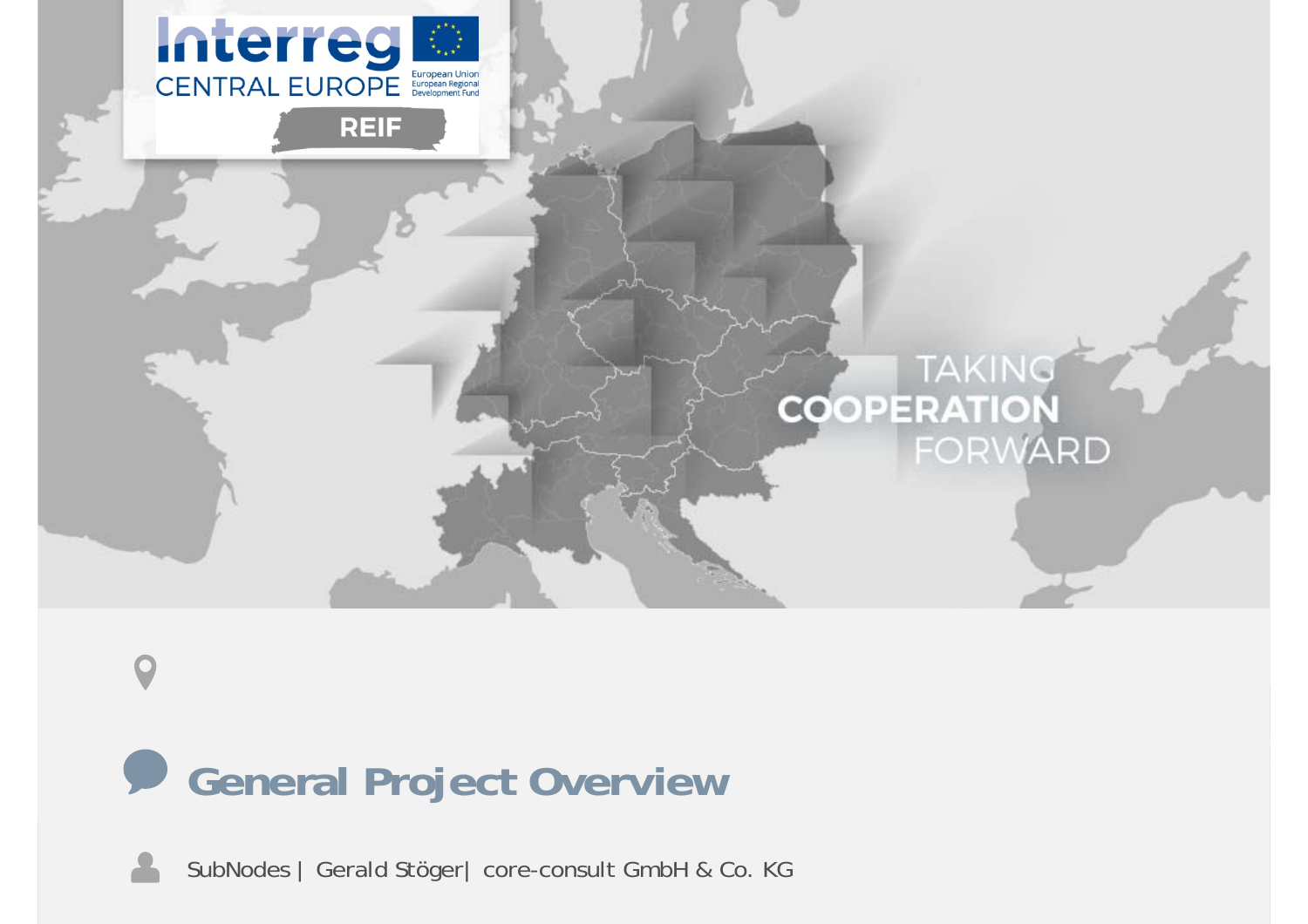## **OVERVIEW**



- **1.REIF Approach**
- **2.Main activities**
- **3.Project Design**
- **4.Envisaged Change**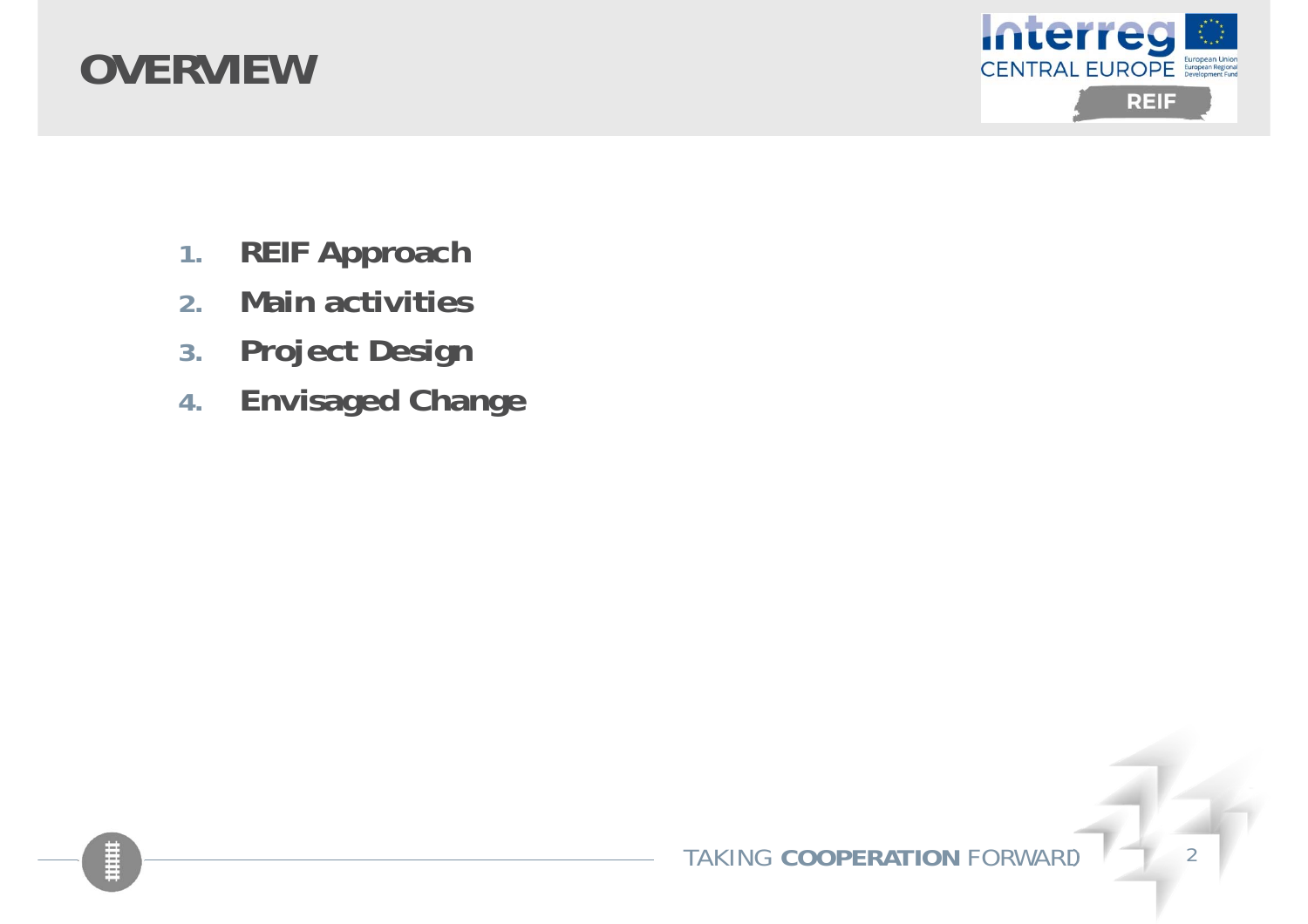



**Starting point:** TEN-T network with limited accessibility

**Challenge:**

- $\bullet$  Trucks dominate regional, national and international freight transport
- •Significantly improve the modal split in favour of railways
- • Optimize individual regional transport modes & their combination in multi-modal freight transport chains

**Project Goal:** 

• Changing transport patterns by providing efficient, coordinated services linking all actors of the transport & infrastructure chain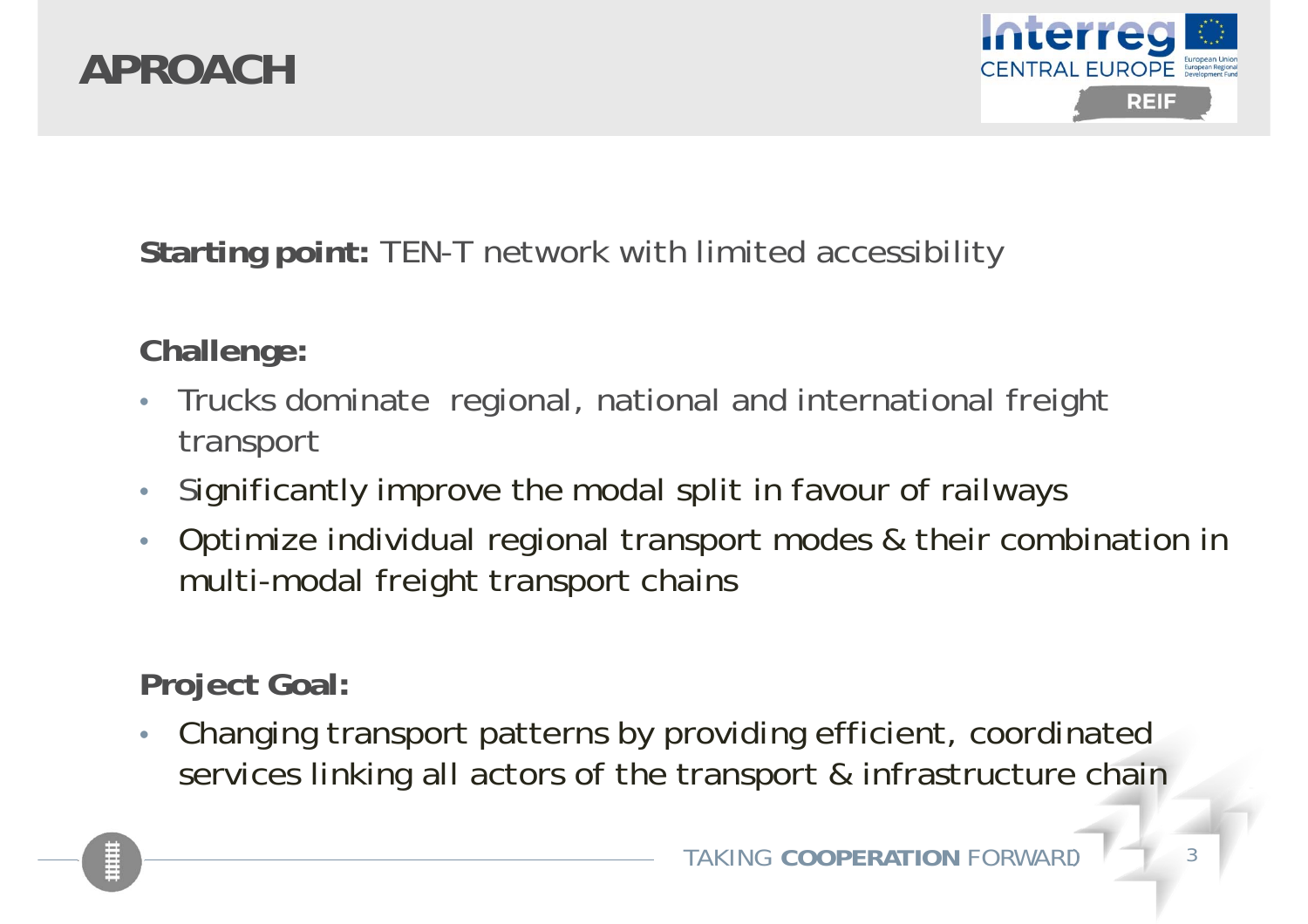# **MAIN ACTIVITIES**



- •**Baseline surveys** on status quo, trend and good practices
- •**Survey on Market potential** for Rail Freight transport
- •**Identification of bottlenecks** in infrastructures and services
- $\bullet$ Policy recommendations
- •**Pilot projects** test and / or demonstrate new approaches
- •Regional innovation anchoring by capacity building
- •Integration of project findings into **Regional Transport Plans**
- •**Bridging** to the strategic perspective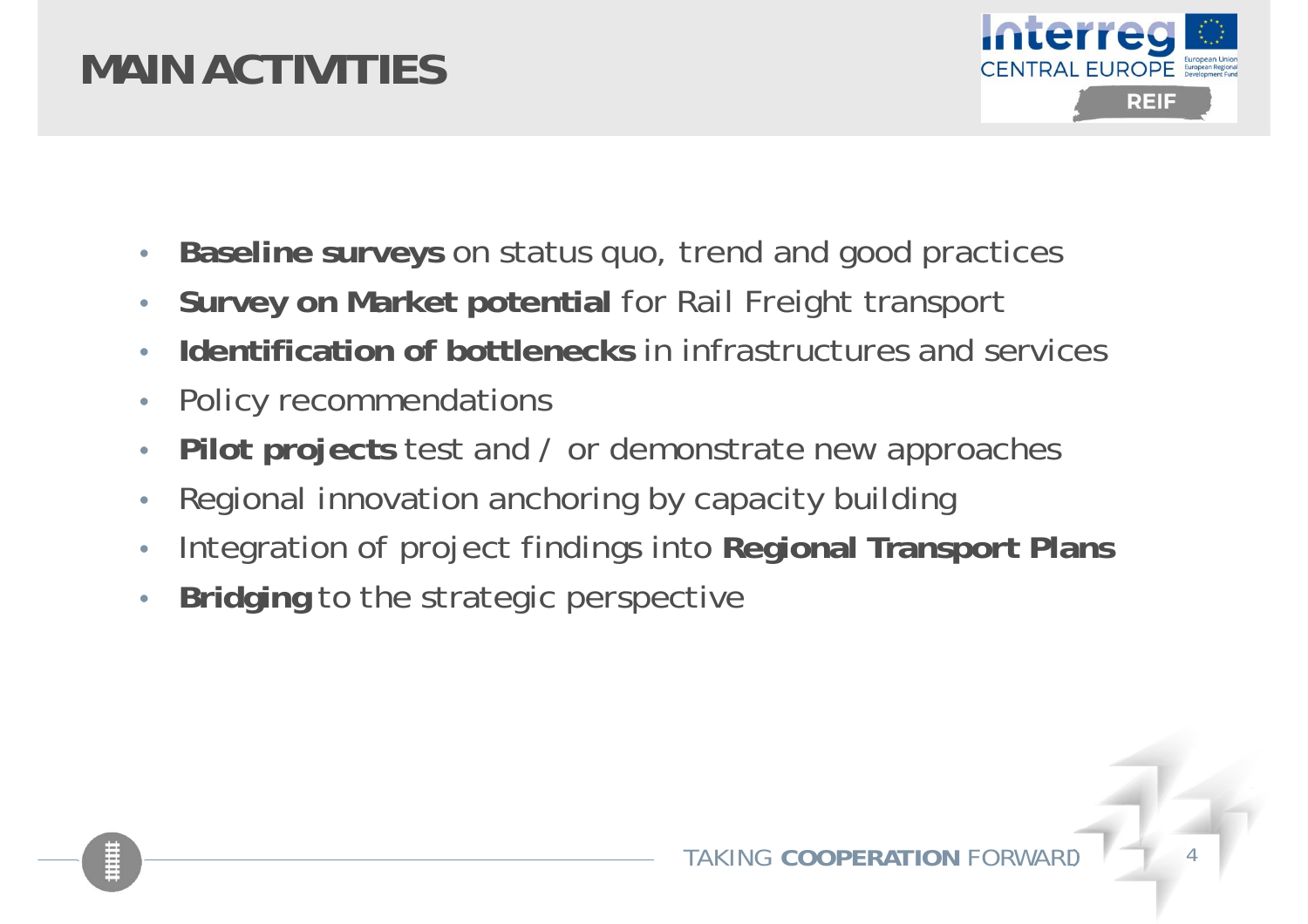# **PROJECT DESIGN**



- **M Management (TMIL)**
- **T.1 Smart governance concepts for improved regional rail freight transport (PROM)**
	- • Joint Methodologies to study regional rail freight infrastructure & services
	- $\bullet$ Trainings to apply the methodologies in the regional context
	- •Regional Priority lists of actons & Definition of policy measures
- **T.2 Implementation and coordination of concepts to eliminate bottlenecks and foster intermodal services (PNEAEAS)**
	- •Pilot Actions, Evaluation, Synthesis Report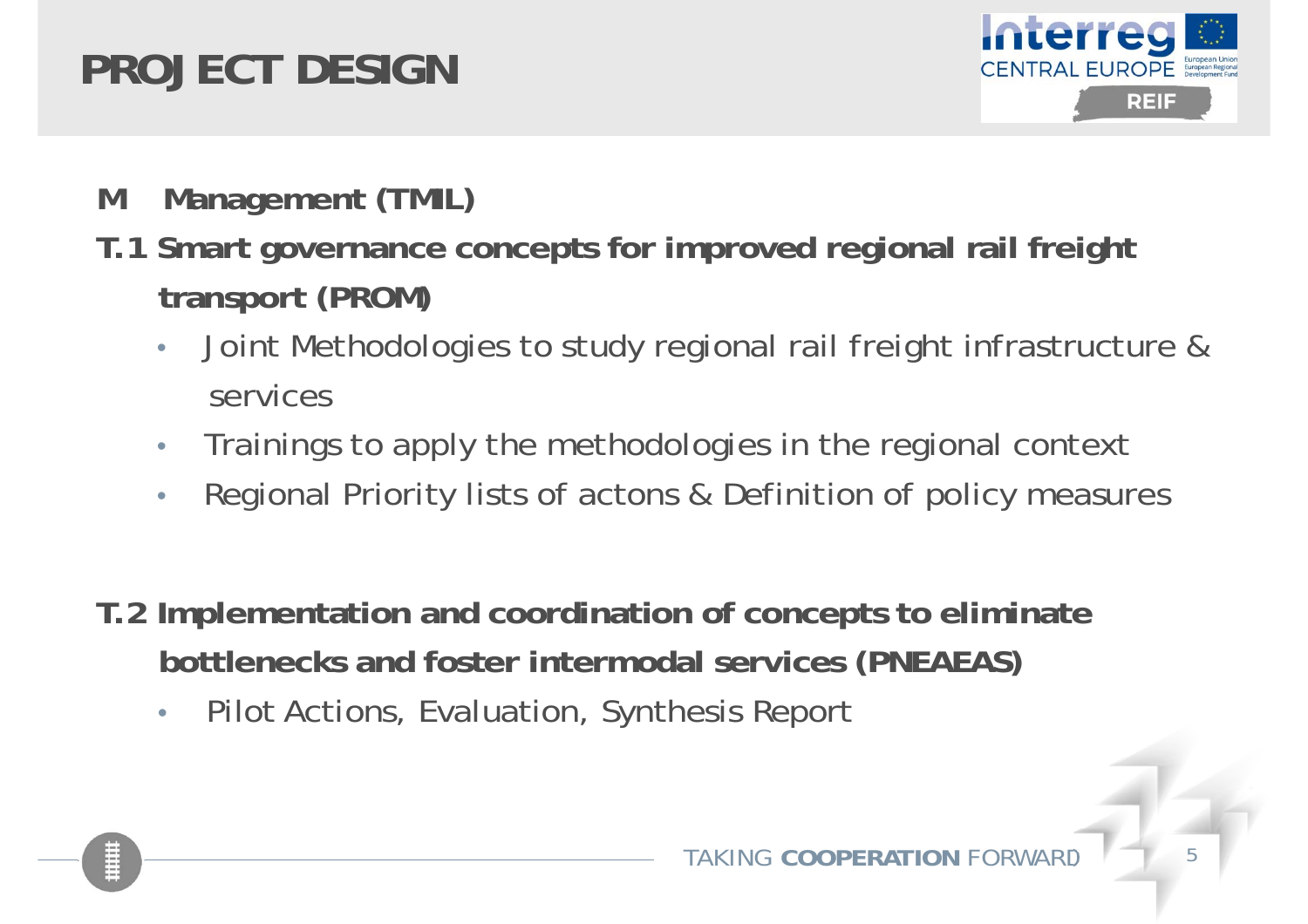# **PROJECT DESIGN**



**T.3 Anchoring, Policy Integration & Transfer of project findings (ITL)**

- •Regional Capacity Buidling Workshops
- $\bullet$ Endorsement of regional policy documents
- $\bullet$ Transnational Transferability Plan

**C Communication (ITC)**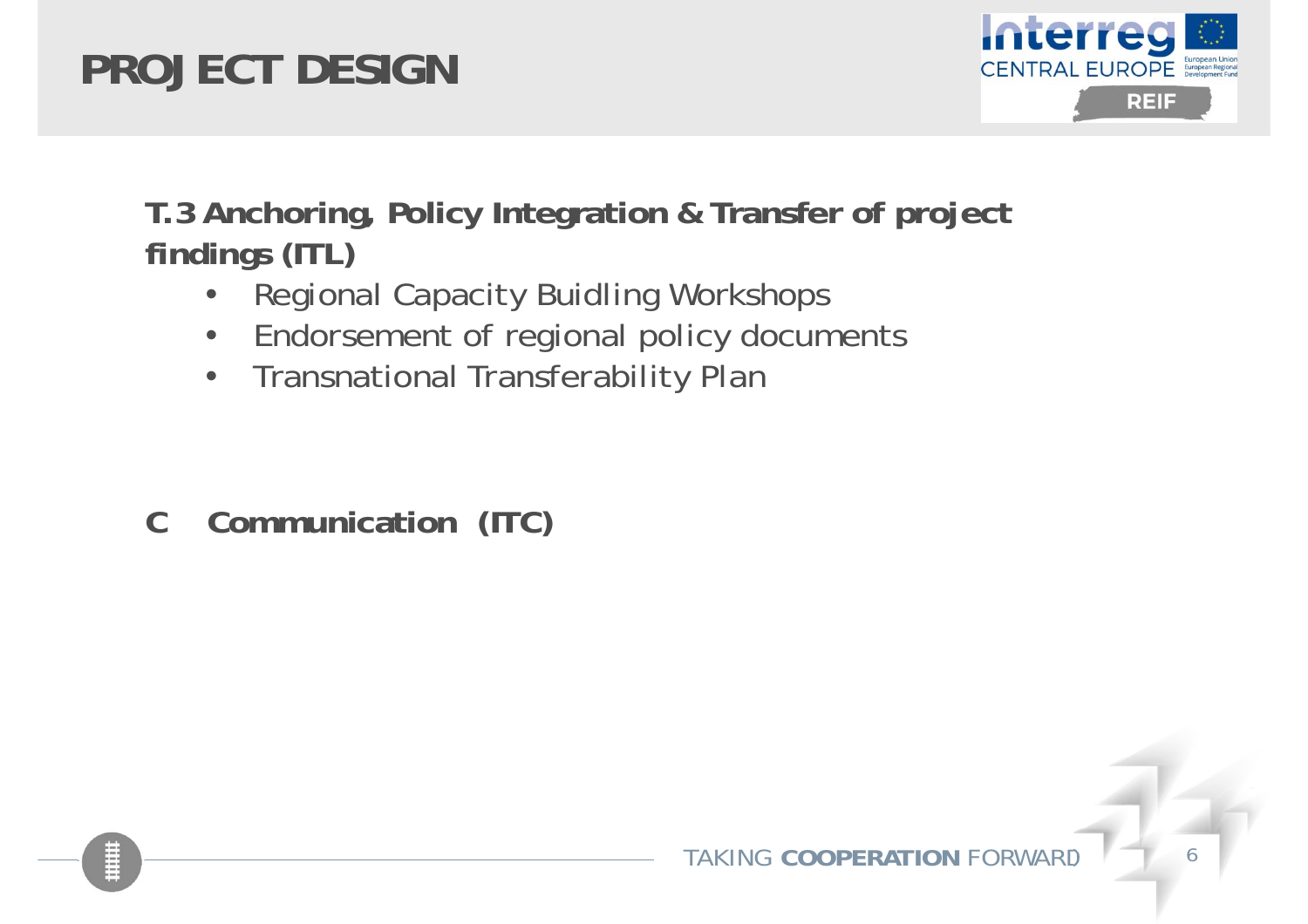# **ENVISAGED CHANGE**



- • REIF will enhance the accessibility of industries with very big flow of goods (e.g. wood, bulk etc.) which often find themselves disconnected from the rail network.
- • REIF will promote regional rail freight transport as feeder infrastructure to support rail freight transport along large transport corridors (TEN) in Central Europe by strengthening the political focus on regional rail freight infrastructure and establishment of regional stakeholder cooperation
- •REIF aims at removing regional bottlenecks, upgrading regional infrastructure and streamlining still fragmented regional and cross border transport operations to TEN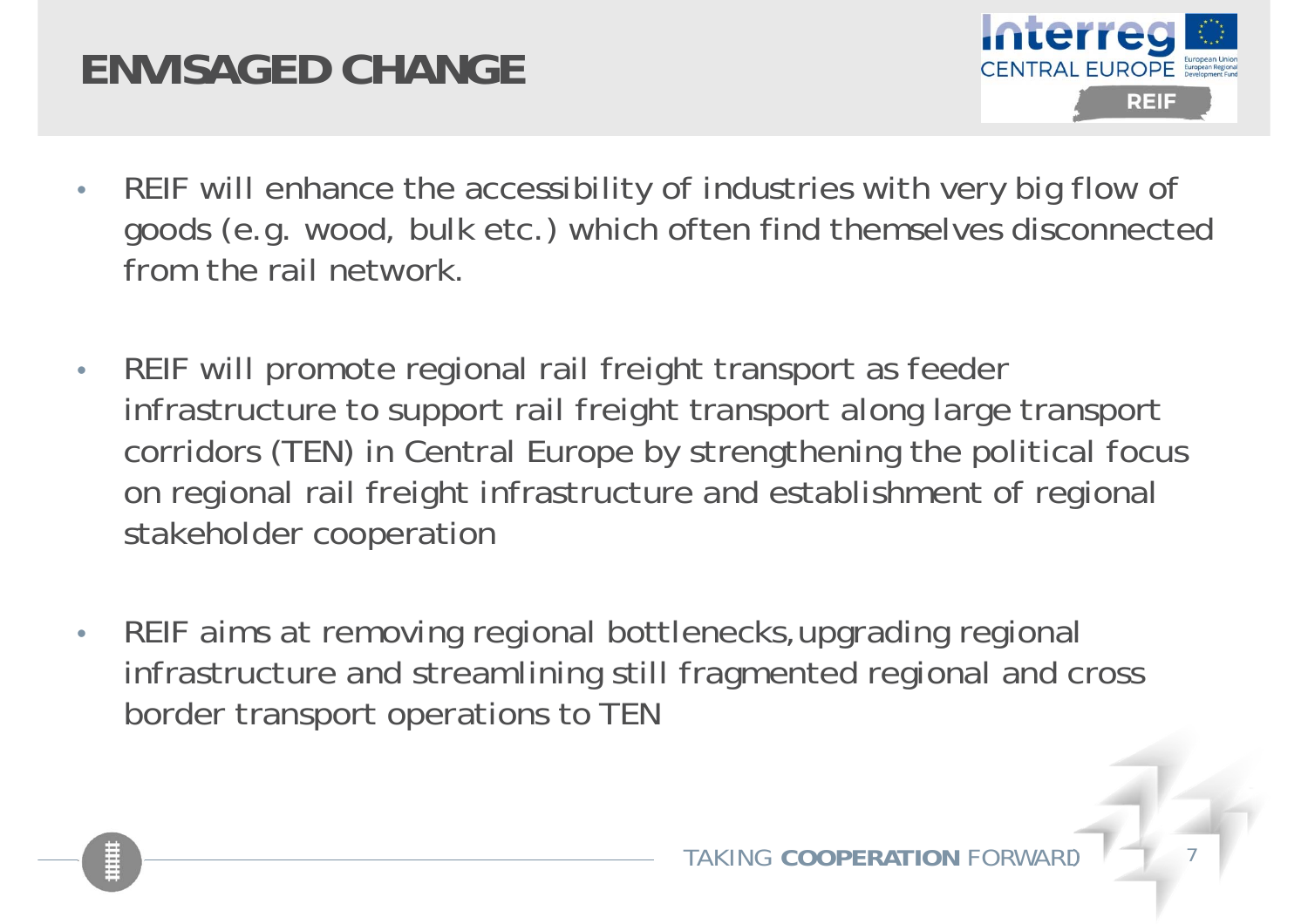



- $\bullet$  REIF at least will overcome discontinuities of logistic chains and services across borders and optimizing freight flows
- $\bullet$  This will lead to an increase of modal split towards rail freight transport and an improvement of multimodality of environmentally-friendly freight transport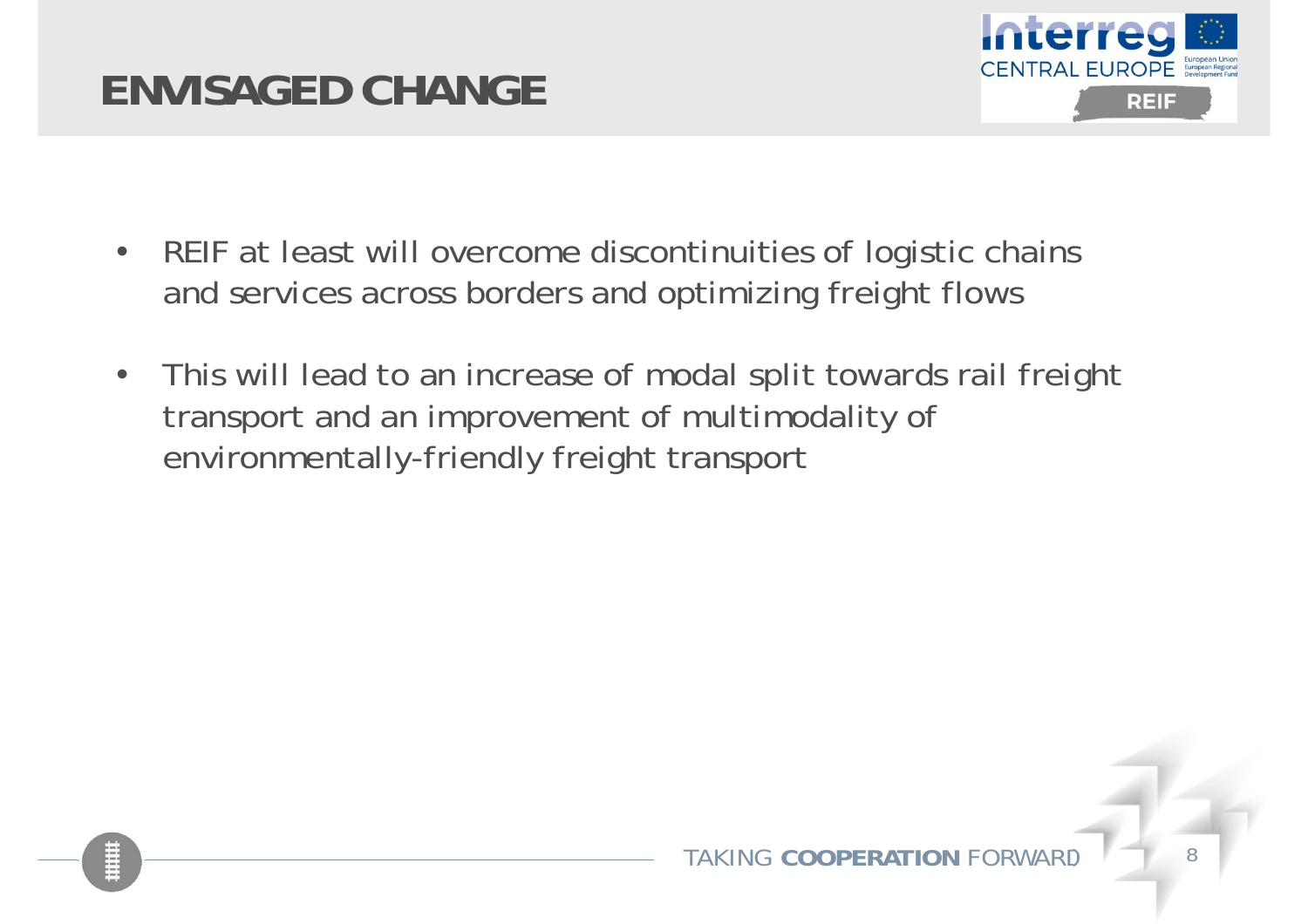# **START UP PHASE**



### **First steps**



Develop a sound management structure (e.g. steering committee) and establish internal information flows



Set up the project management team (project manager, finance manager, communication manager)



Each partner should contact its national control body



Start the necessary procurement procedures



In case of investment(s), clarify on required permits etc.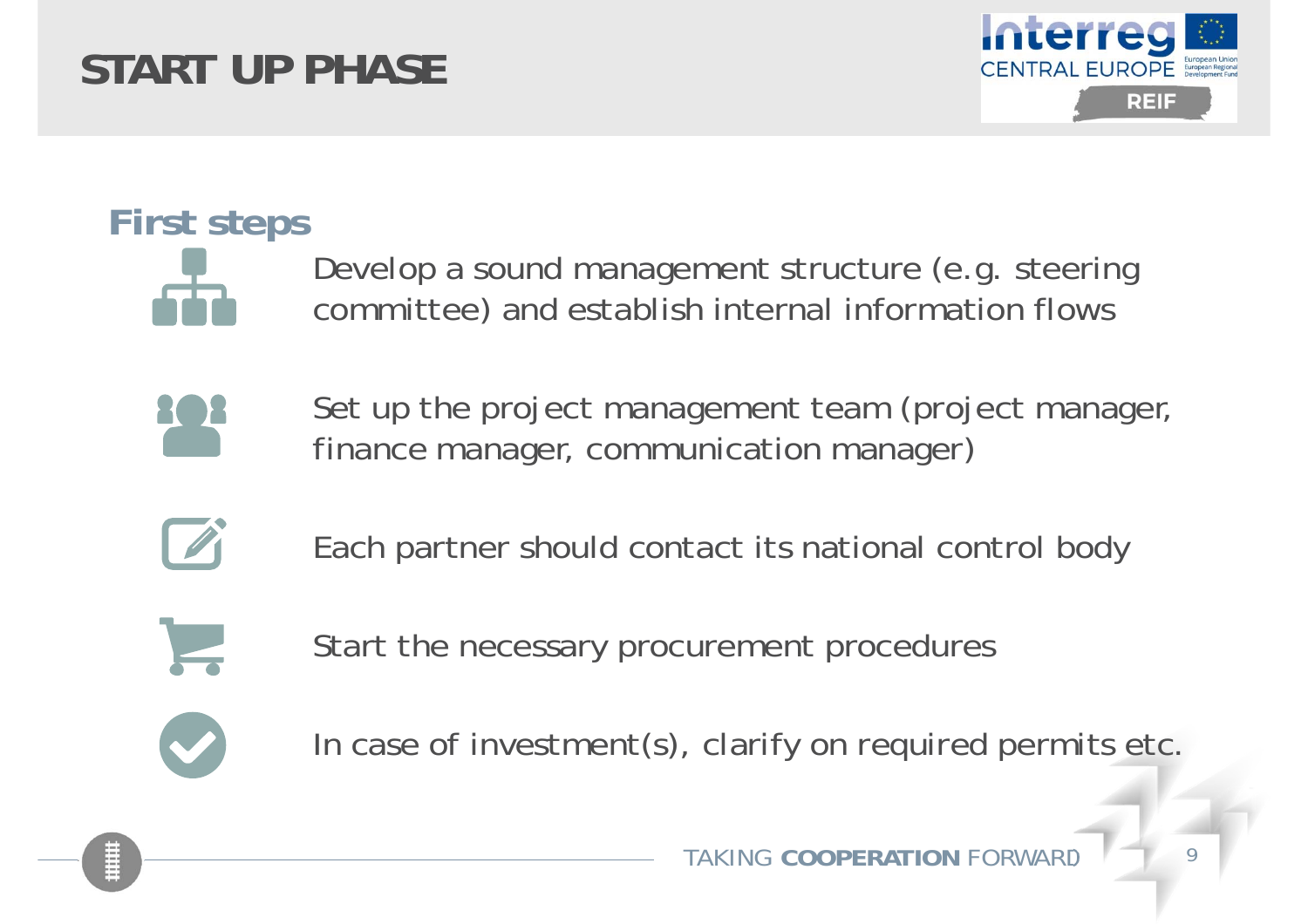# **START UP PHASE**



## **Supplementary information**



To be inserted into eMS within 3 months after the subsidy contract entered into force



Required information:

- Ì. Name and contact details of project management team
- $\mathcal{L}_{\mathcal{A}}$ Location of official project documents for LP and each PP
- m. Bank information of LP
- ×. Name and contact details of the national controllers of LP and each PP
- $\mathcal{L}_{\mathcal{A}}$ Evidence of all PPs having signed the partnership agreement

**Funds will only be paid once this information is provided**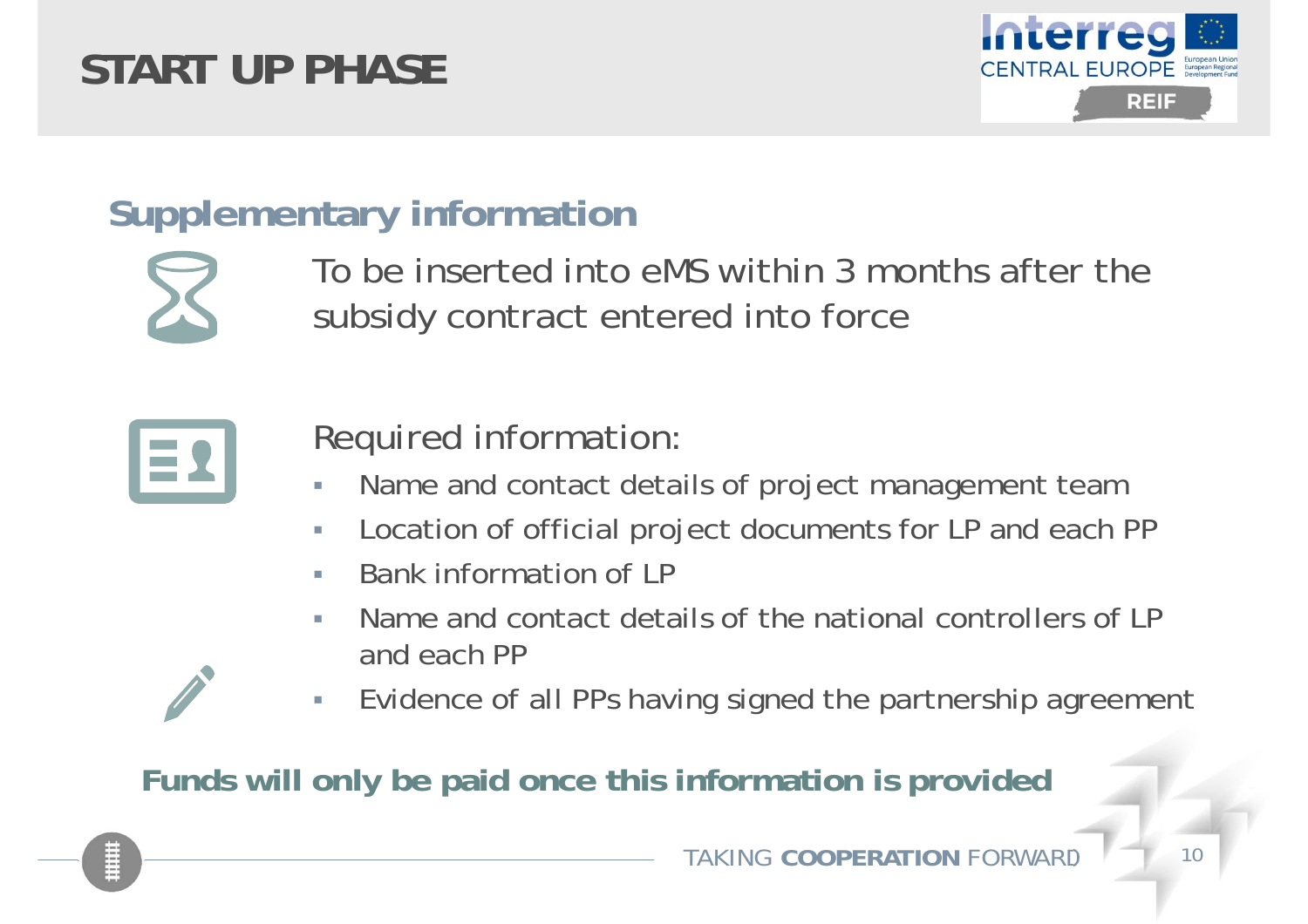## **GENERAL ELIGIBILITY PRINCIPLES**

The expenditure must be actually paid (proof of payment) and documented (adequate audit trail); It must refer to activities

Its amount must be adequate for achieving the purpose of the project

It must apply with the applicable rules at all levels

implemented within the scope of the project as approved by the MC

It has to be incurred and paid within the relevant eligibility period

**General principles of sound financial management (i.e. expenditure is economic, efficient and effective) are respected**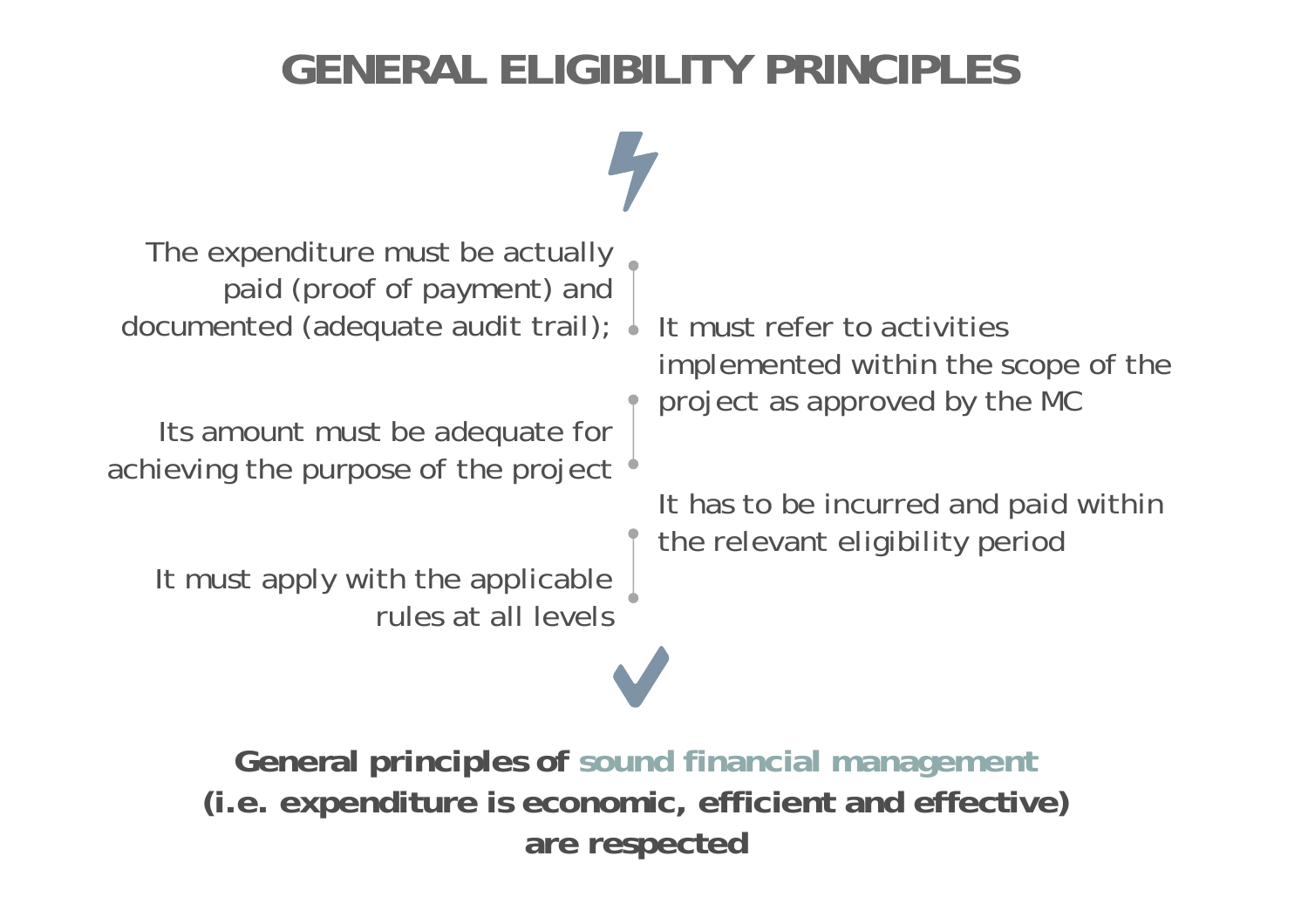# **ELIGIBILITY**



**Essential for each PP to set up arrangements ensuring the availability of:**



A separate accounting system or an adequate accounting code set in place specifically for the project;



A physical and/or electronic archive which allows storing data, records and documents concerning the physical and financial progress of the project.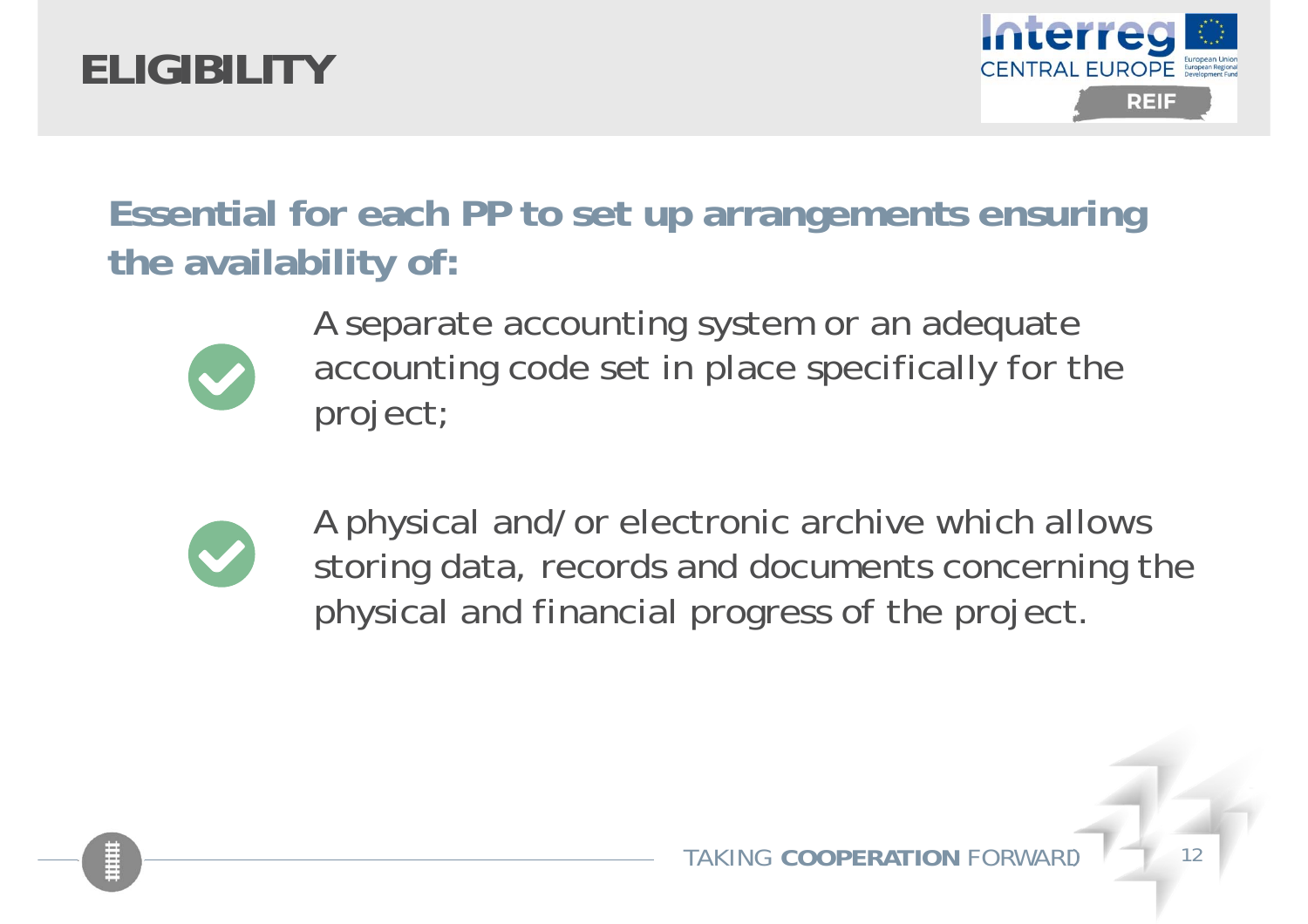# **ELIGIBILITY**



### Public procurement

For contracts of works, supplies or services from economic operators' rules on public procurement have to be followed.

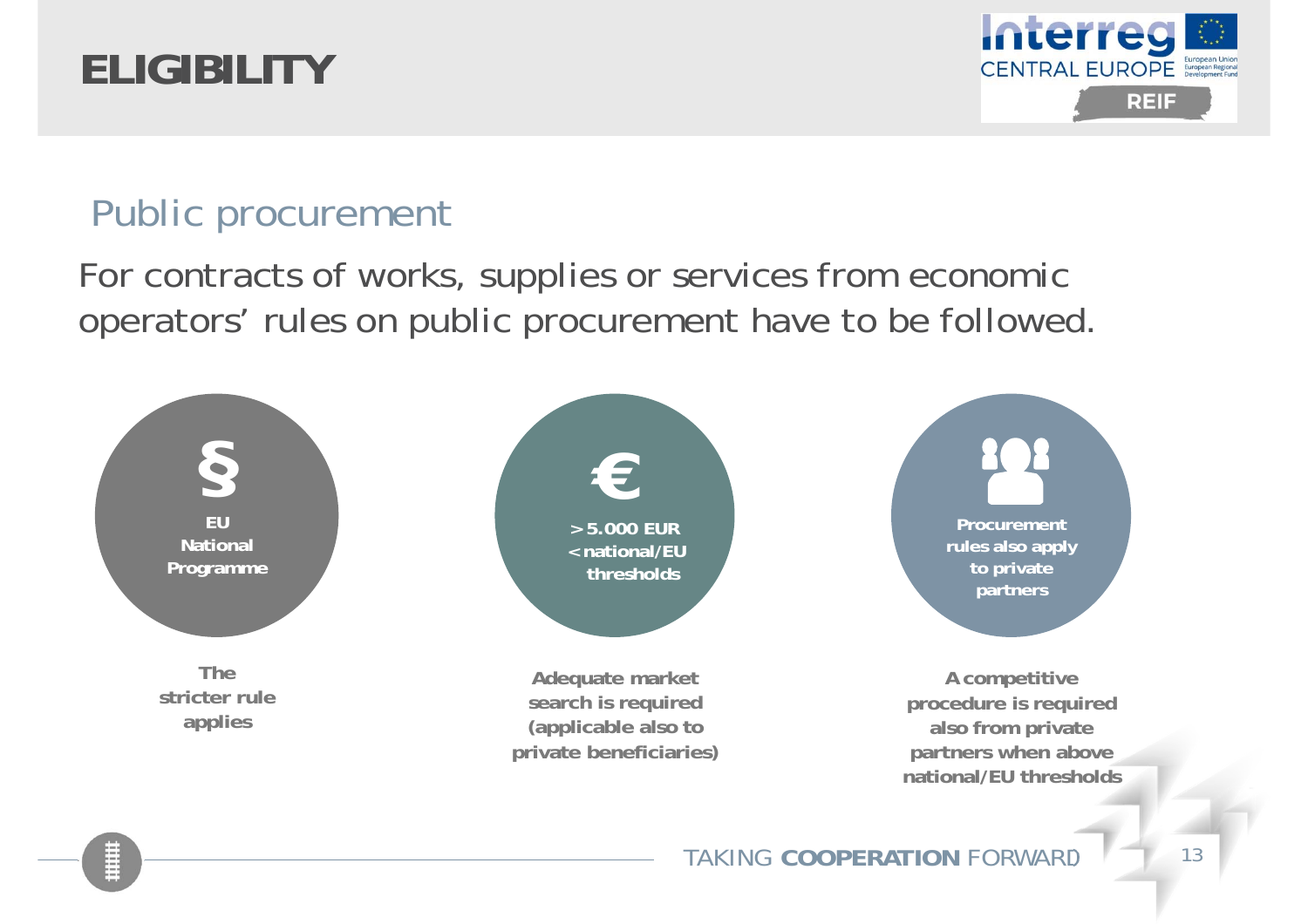# **ELIGIBILITY**



## **Branding and communication**

Projects are obliged to follow the programme corporate design when **branding their activities**



**Project brand manual** provides rules on branding and also design templates

**WWW**

**Project website manual** to built websites right after a training (PIT)

All partners have to:

- Include information on the project on their own websites
- Put up a project poster in a visible place on their premises (template available in project brand manual)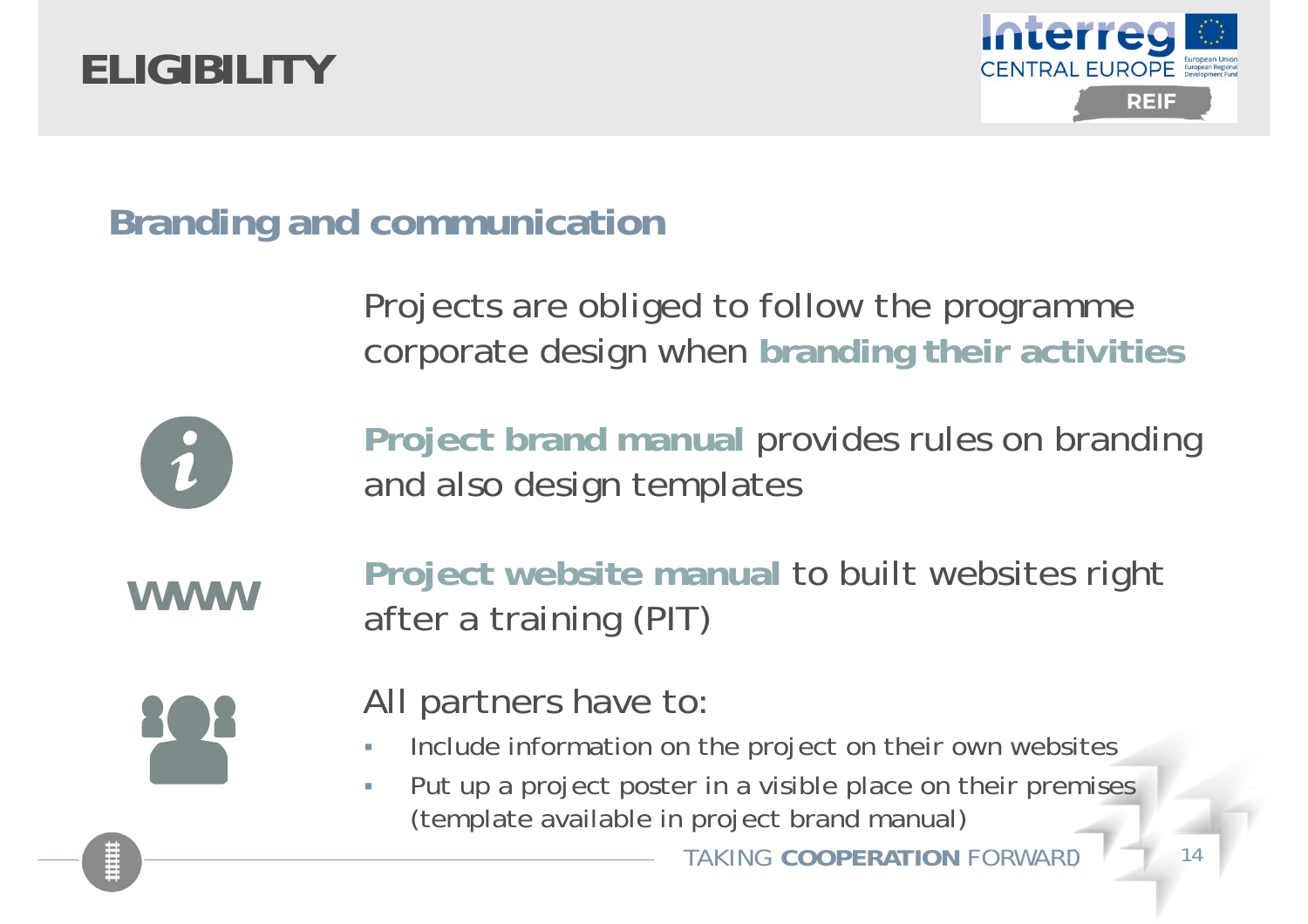

#### TAKING **COOPERATION** FORWARD 15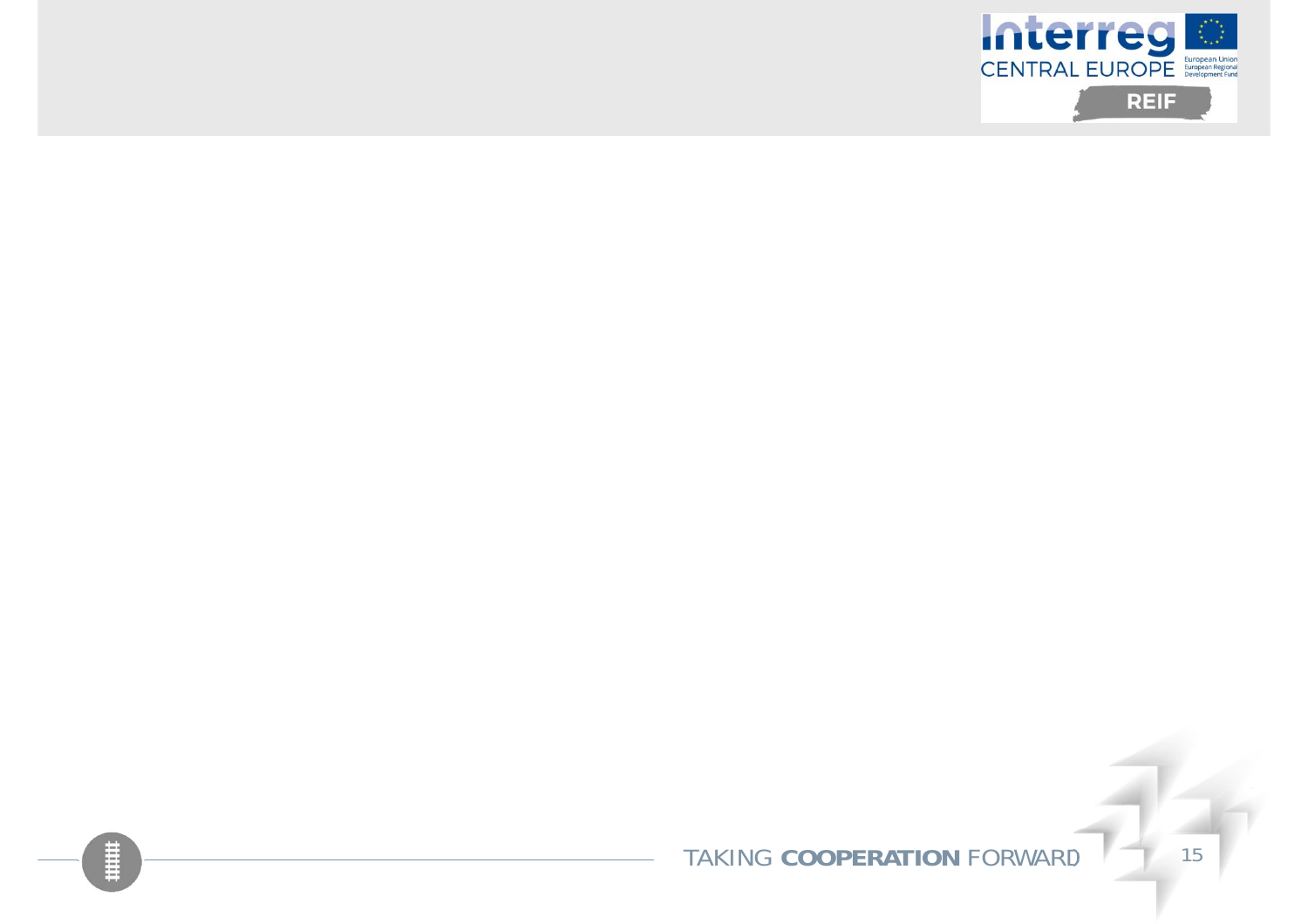# **SUPPORT**



- Ē, **Implementation manual**  available on the website www.interreg-central.eu
- $\overline{\phantom{a}}$  **Project implementation training (PIT)** for the project management team ….
- $\overline{\phantom{a}}$ **Joint secretariat**
- $\overline{\phantom{a}}$ **National contact points**